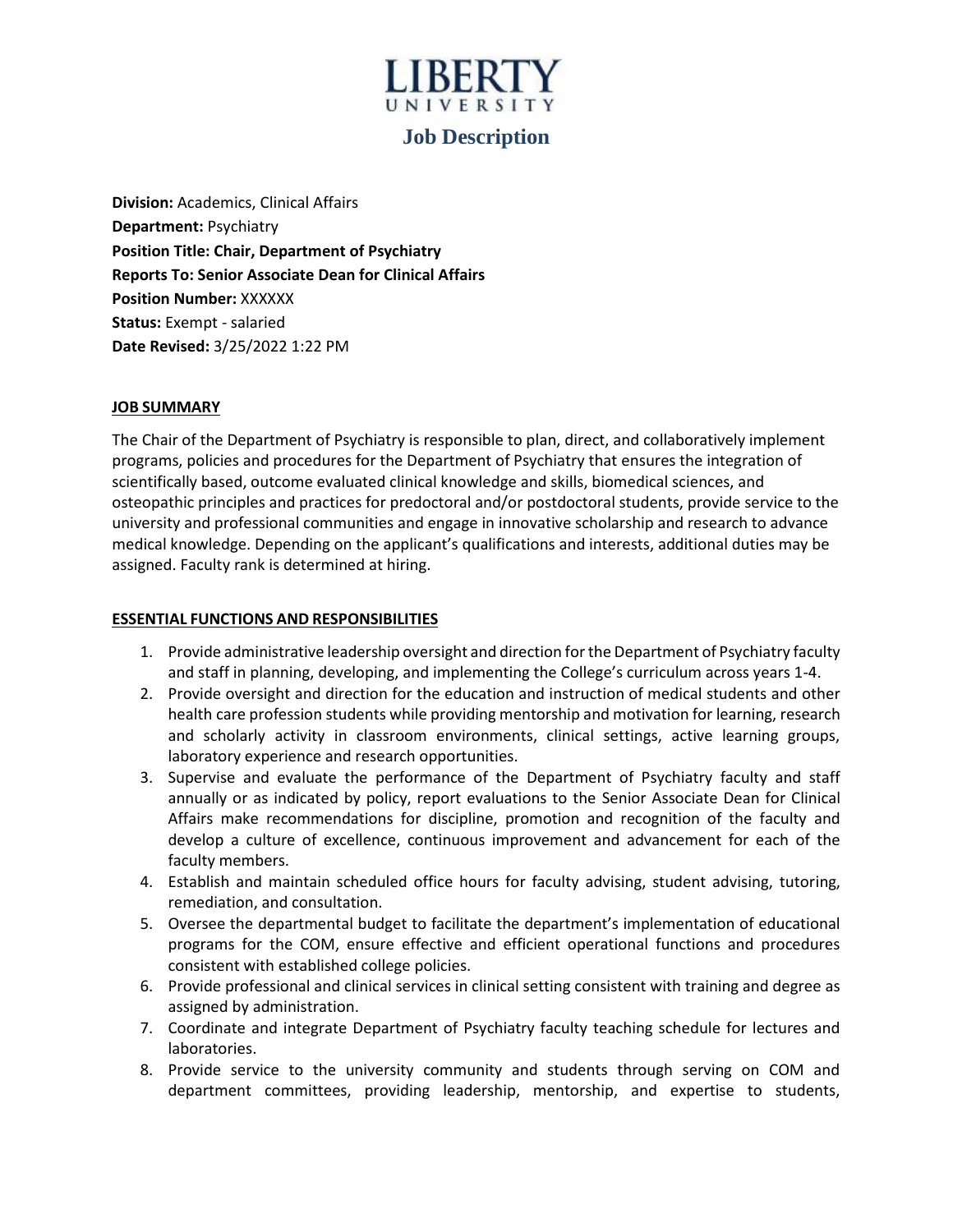participating in community outreach events and with professional organizations or groups as assigned by the Dean.

- 9. Participate in curriculum development, assessment, and modification as a part of the college's ongoing quality improvement and assessment program.
- 10. Participate in the assessment and evaluation of students and residents, provide feedback and remedial assistance to ensure that the students of the COM meet the standards established by the faculty and college and obtain the knowledge, skills and competency established.
- 11. Provide administrative leadership, faculty mentorship and development for junior members of the faculty, staff, and students.
- 12. Participate in the assessment or evaluation of and provide feedback to other members of the faculty as a component of the college's ongoing quality improvement and assessment program.
- 13. Advance the perceived value of and output of research and scholarly activity among the faculty and students of the COM through leadership, mentorship, and participation.
- 14. Precept students in pre-clinical, educational, and clinical settings.
- 15. Actively participate in teaching, mentoring and precepting residents in lecture, seminar, didactic, and clinical care settings.
- 16. Maintain a personal and professional development plan and portfolio, including documentation of teaching, professional development activities and plans, service provided to college and communities, scholarly activity and research to assure personal growth and continued competency within the specialty field.
- 17. Demonstrate the highest standard of professionalism and ethical behavior in all aspects of personal and professional actions and performance.
- 18. Demonstrate and role model an ongoing ability to work cooperatively with colleagues, supervisors, and support staff.
- 19. Demonstrate adaptability and the willingness to assist the university and college in fulfilling its mission and vision though teaching, academic administrative duties (course/system coordinator), providing patient care and community service and/or perform special duties as assigned.
- 20. Advance the prestige of the University and College through advancement of and avocation for its mission and vision.
- 21. Demonstrate an ability to work as a group leader and group member, team player.
- 22. Advance the prestige of the University and College through scholarly publication and research.
- 23. Prepare grant proposals and academic evaluative reports.
- 24. Other duties as assigned by the Dean or his/her designee.

# **SUPERVISORY RESPONSIBILITIES**

| Does position directly or indirectly supervise other employees? | $\boxtimes$ YES $\Box$ NO |
|-----------------------------------------------------------------|---------------------------|
| Does position supervise subordinate supervisors?                | $\Box$ YES $\boxtimes$ NO |

- If yes, please list the subordinate supervisors (names and titles) reporting to this position. Click or tap here to enter text.
- How many employees are indirectly overseen by this position through subordinate supervisors? *Select the number of indirectly supervised employees.*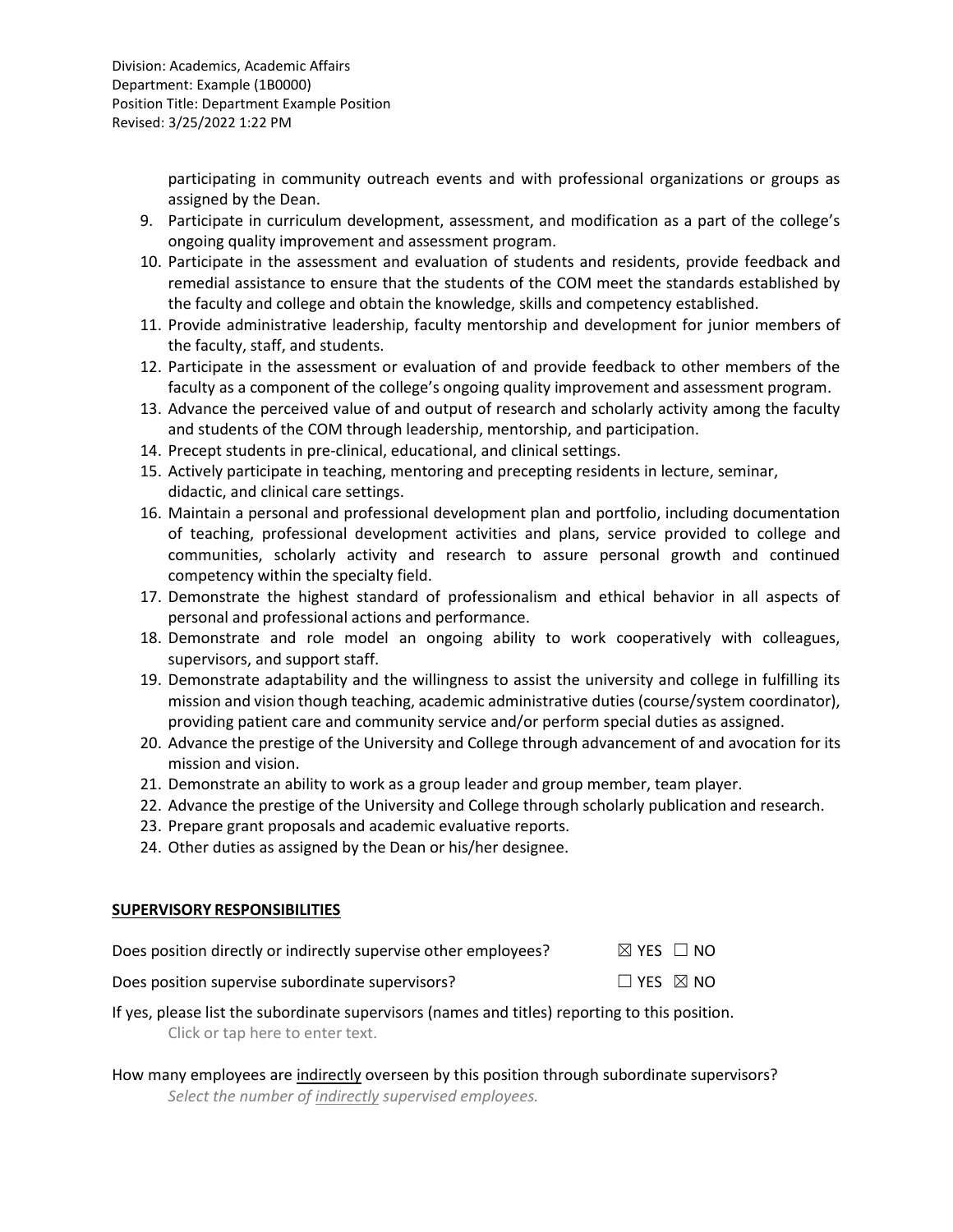Division: Academics, Academic Affairs Department: Example (1B0000) Position Title: Department Example Position Revised: 3/25/2022 1:22 PM

Does this position directly oversee non-supervisory personnel?  $\boxtimes$  YES  $\Box$  NO

If yes, how many non-supervisory personnel are directly overseen by this position? *3-4*

Does position interact with individuals/entities outside the company?  $\boxtimes$  YES  $\Box$  NO

If yes, please describe:

The Chair of the Department of Psychiatry is tasked with representing Liberty University and LUCOM in the immediate community and at meetings, conferences, and through organizations on local, regional, and national levels.

# **QUALIFICATIONS AND CREDENTIALS**

# **Education and Experience**

- Terminal degree (Doctor of Osteopathic Medicine or Medical Doctor Degree, PhD) with current Board Certification in appropriate area of specialization if applicable.
- Preferably, three (3) years' academic experience as a full time faculty member at a College of Osteopathic Medicine, College of Allopathic Medicine, Academic Healthcare Center, or other doctoral level allied health college, extensive experience in research or scholarly activity at a national recognized facility or five (5) years' experience as a full time faculty member in a Graduate Medical Education program.
- Demonstrated leadership and productivity in the areas of clinical or professional service, scholarly activity, medical research, or education.
- Eligible for medical licensure in the Commonwealth of Virginia
- Maintain active medical licensure in good standing in the Commonwealth of Virginia
- Good standing with all regulatory and governmental boards and agencies, as applicable.
- Eligible for coverage by college's malpractice insurer if applicable.

# **Knowledge, Skills, and Abilities**

- Demonstrate knowledge and skill in the delivery of medical education in the classroom, laboratory, simulation and standardized laboratory settings, and in clinical settings for students and residents.
- Demonstrate knowledge of varied curriculum templates and educational formats.
- Demonstrate ability to mentor and motivate students and peers.
- Demonstrate time management skills.
- Demonstrate a depth of knowledge in one or more of the medical, psychological, social, or spiritual disciplines required for the education of medical students, the practice of medicine, and the advancement of medical knowledge and research.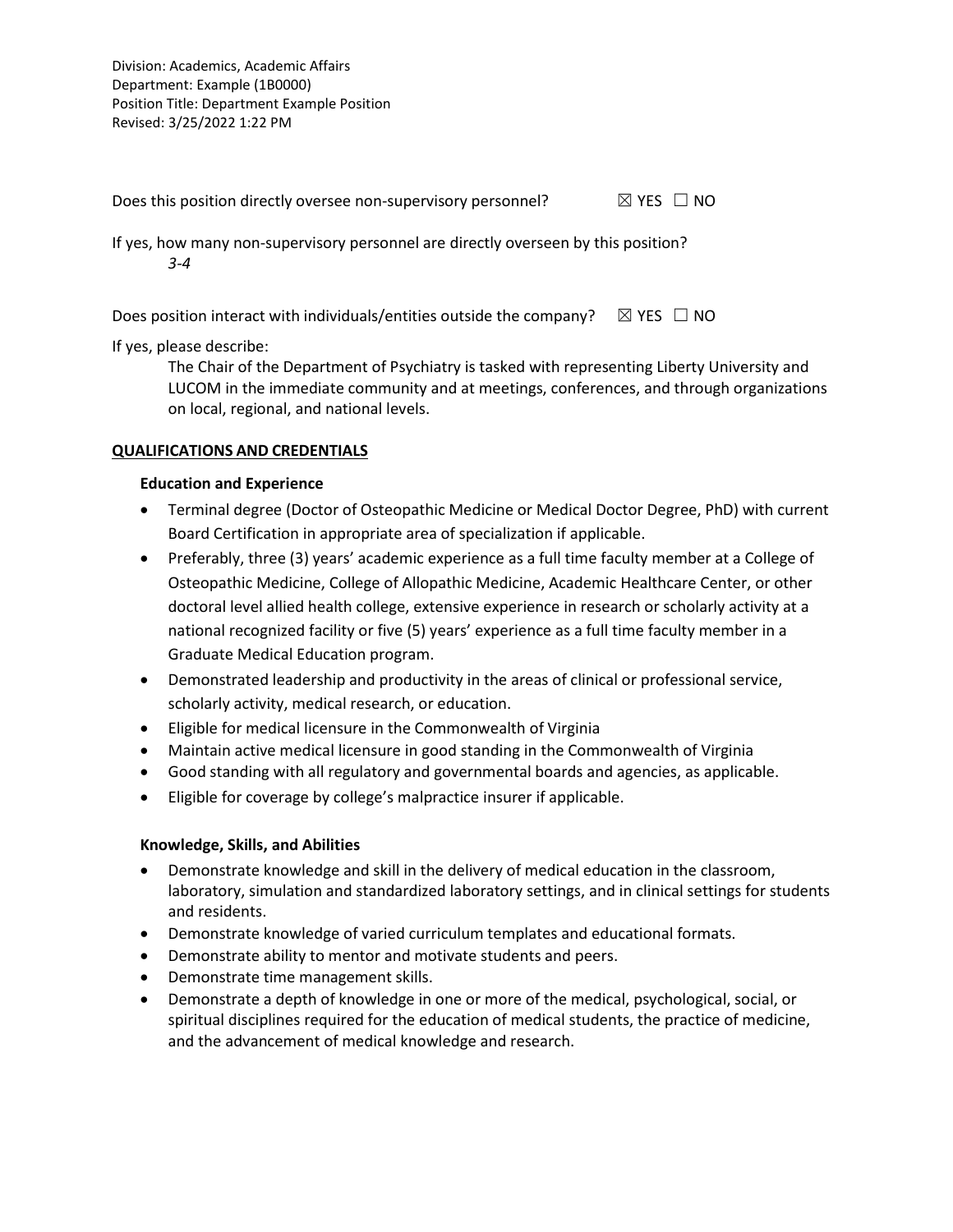#### **ABILITIES AND COMPETENCIES ESSENTIAL TO THE FUNCTION OF THE JOB**

#### **Communication and Comprehension**

- Ability to effectively communicate both verbally and in writing to convey clear, well-articulated information.
- Ability to understand, speak, and write English in order to convey messages and correspond in an articulate and professional manner.
- Possess public communication skills that allow professional representation of Liberty University to a variety of business and community customers and associates.
- Strong organizational skills.
- Excellent computer skills.
- Ability to contribute to a team environment and contribute expertise at appropriate times while recognizing each team members strengths and contributions
- Engage in "listen first" communication style to ensure that everyone is heard so the best decision can be reached.
- Ability to show respect to colleagues and to work in a collegial manner.
- Demonstrated expertise in negotiation.
- Ability to work as a group leader and group member, possessing the characteristics of a team player.

#### **Problem Solving**

• Intuitively able to reason, analyze information and events, and apply judgment in order to solve problems of both a routine and complex nature.

#### **Physical and Sensory Abilities**

- Occasionally required to travel to local and campus locations.
- Frequently required to sit for extended periods to perform deskwork or type on a keyboard.
- Regularly required to hear and speak in order to effectively communicate orally.
- Occasionally required to stand, walk, and climb stairs to move about the building.
- Regularly lift 10 or fewer pounds.

#### **Other Requirements**

- Up to 20% work away from campus and travel.
- Attendance at events representing the COM, both within and outside of the University setting.
- Experience with scholarly publication and research.
- Ability to prepare grant proposals and academic evaluative reports.

#### **WORKING CONDITIONS**

#### **Work Environment**

The working environment in which one will typically perform the essential functions of this position is a climate-controlled office setting. It is well lighted and the noise level is moderate.